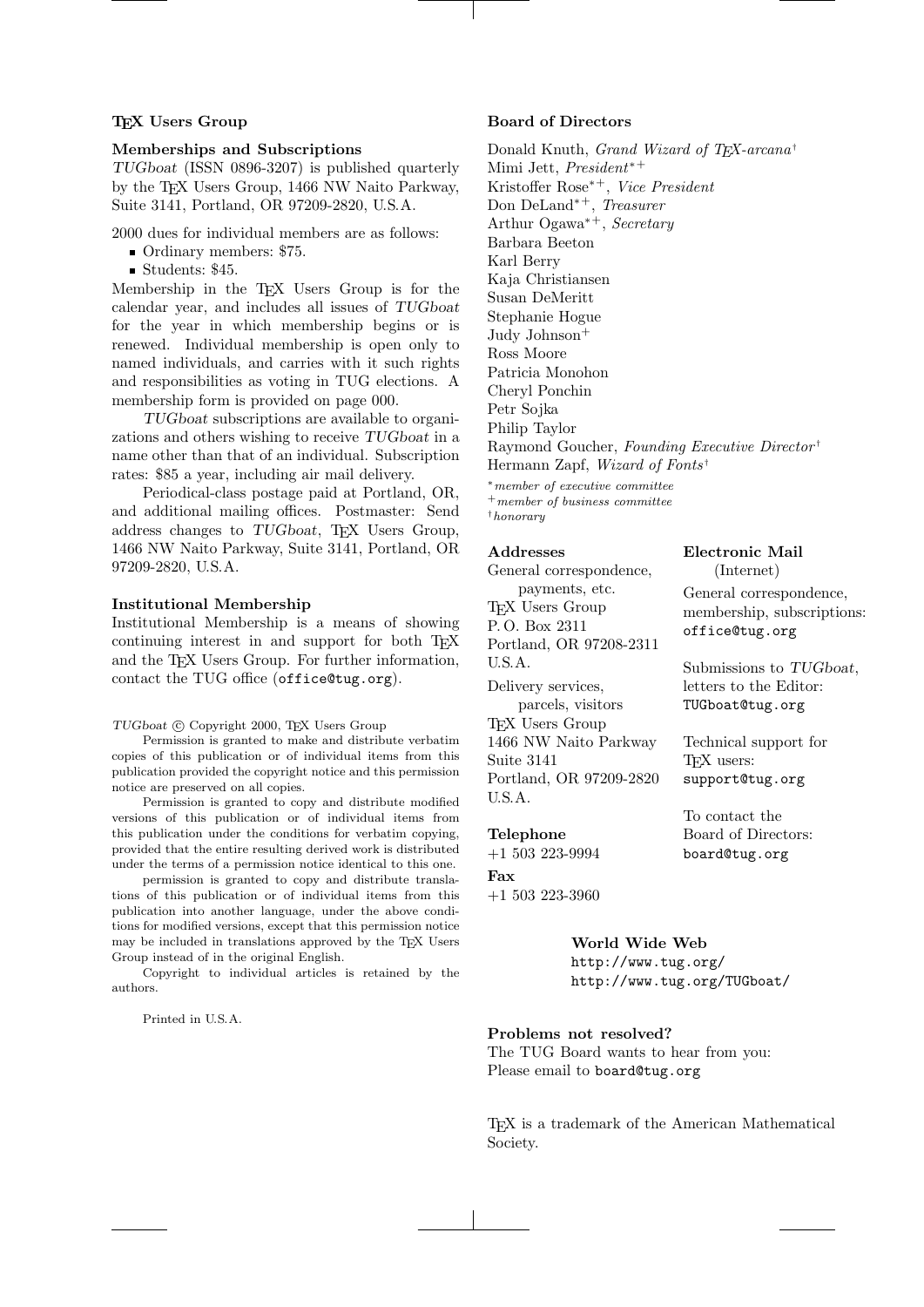# Calendar

# 2000

| Nov $13-$ | Gutenberg exhibit, including working    |
|-----------|-----------------------------------------|
| Jan 6     | replica of his original printing press. |
|           | Louisville Free Public Library.         |
|           | Louisville, Kentucky.                   |
|           |                                         |

# 2001

| $\text{Feb } 28 -$ | DANTE 2001, $24^{\text{th}}$ meeting,            |
|--------------------|--------------------------------------------------|
| Mar 3              | Fachhochschule Rosenheim,                        |
|                    | Germany. For information, visit                  |
|                    | http://www.dante.de/dante2001/.                  |
| Mar $26 - 28$      | XML World Europe, Amsterdam,                     |
|                    | Netherlands. For information, visit              |
|                    | http://www.xmlworld.org/.                        |
| Apr $1-$           | The Best of the Best: A traveling juried         |
| $_{\text{Jun}}$ 15 | exhibition of books by members of the            |
|                    | Guild of Book Workers. Ohio State                |
|                    | University Library, Athens, Ohio.                |
|                    | Sites and dates are listed at http://            |
|                    | palimpsest.stanford.edu/byorg/gbw.               |
| Apr $9-13$         | Seybold Boston, Boston,                          |
|                    | Massachusetts. For information, visit            |
|                    | http://www.key3media.com/                        |
|                    | seyboldseminars/boston2001/.                     |
| Apr $29-$          | BachoTEX 2001, $9^{\text{th}}$ annual meeting of |
| May 2              | the Polish TFX Users' Group                      |
|                    | (GUST), "Contemporary publishing                 |
|                    | TEXnology", Bachotek, Brodnica Lake              |
|                    | District, Poland. For information, visit         |
|                    | http://www.gust.org.pl/BachoTeX/.                |
| May $14-17$        | Congrès GUTenberg 2001, "Le document             |
|                    | au XXIe Siècle", Metz, France.                   |
|                    | For information, visit http://                   |
|                    | www.gutenberg.eu.org/manif/gut2001/.             |
| Jun $4-8$          | Rare Book School Summer Session,                 |
|                    | University of Virginia, Charlottesville,         |
|                    | Virginia. A series of one-week                   |
|                    | courses on topics concerning rare                |
|                    | books, manuscripts, the history of               |
|                    | books and printing, and special                  |
|                    | collections. For information, visit              |
|                    | http://www.virginia.edu/oldbooks.                |

| Jun $6-8$                  | Society for Scholarly Publishing,<br>$23^{\text{rd}}$ annual meeting, San Francisco,<br>California. For information, visit<br>http://www.sspnet.org.                                                                                                                                                     |
|----------------------------|----------------------------------------------------------------------------------------------------------------------------------------------------------------------------------------------------------------------------------------------------------------------------------------------------------|
| Jun 13-17                  | ACH/ALLC 2001: Joint International<br>Conference of the Association for<br>Computers and the Humanities, and<br>Association for Literary and Linguistic<br>Computing, New York University, New<br>York. For information, visit http://<br>www.nyu.edu/its/humanities/ach_allc2001/.                      |
| $\rm{Jul}$ 6 –<br>Aug $18$ | The Best of the Best: A traveling<br>juried exhibition of books by members<br>of the Guild of Book Workers.<br>Columbia College Chicago Center for<br>Book and Paper Arts, Chicago, Illinois.<br>Sites and dates are listed at http://<br>palimpsest.stanford.edu/byorg/gbw.                             |
| Jul $13 - 15$              | TypeCon 2001, Rochester, New York.<br>For information, visit<br>http://www.typecon2001.com.                                                                                                                                                                                                              |
| Jul $16-$<br>Aug $10$      | Rare Book School Summer Session,<br>University of Virginia, Charlottesville,<br>Virginia. A series of one-week<br>courses on topics concerning rare<br>books, manuscripts, the history of<br>books and printing, and special<br>collections. For information, visit<br>http://www.virginia.edu/oldbooks. |

# TUG 2001

| University of Delaware, Newark, Delaware.           |                                                                |  |
|-----------------------------------------------------|----------------------------------------------------------------|--|
| For information, visit http://www.tug.org/tug2001/. |                                                                |  |
|                                                     | Aug $6-10$ Intermediate/Advanced IATFX training                |  |
|                                                     | class.                                                         |  |
|                                                     | Aug 12-16 The $22^{nd}$ annual meeting of the T <sub>F</sub> X |  |
|                                                     | Users Group, "2001: A TFX Odyssey".                            |  |
|                                                     |                                                                |  |
|                                                     | Aug $12-17$ Extreme Markup Languages 2001:                     |  |
|                                                     | "There's Nothing so Practical as a                             |  |
|                                                     | Good Theory", Montréal, Canada.                                |  |
|                                                     | For information, visit                                         |  |
|                                                     | http://www.gca.org.                                            |  |

# Status as of 1 December 2000

For additional information on TUG-sponsored events listed above, contact the TUG office (+1 503 223-9994, fax: +1 503 223-3960, e-mail: office@tug.org). For events sponsored by other organizations, please use the contact address provided.

Additional type-related events and news items are listed in the Sans Serif Web pages, at http://www.quixote.com/serif/sans.

 $\overline{\phantom{a}}$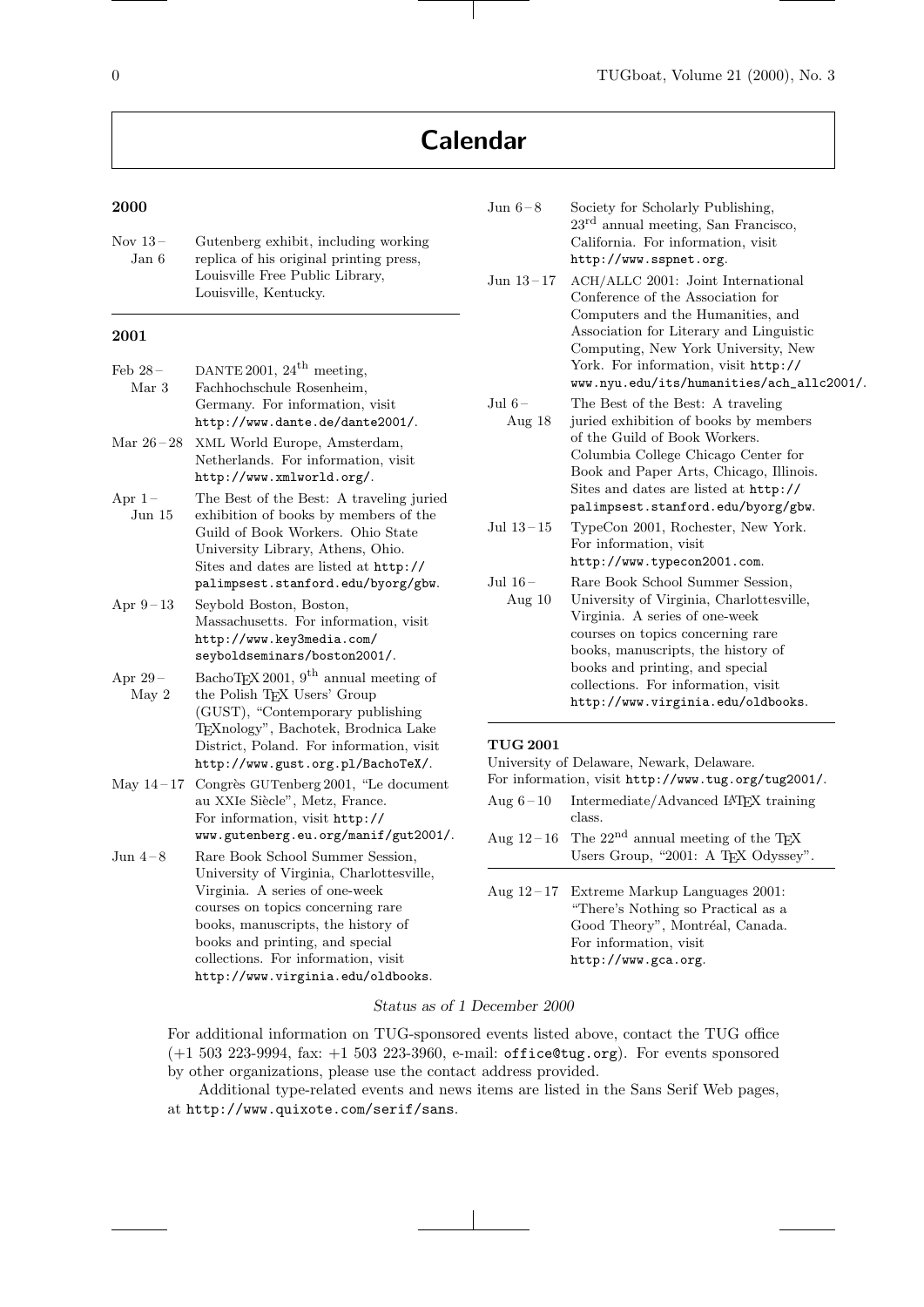|           | Aug $12-17$ SIGGRAPH 2001, Los Angeles, |
|-----------|-----------------------------------------|
|           | California. For information, visit      |
|           | http://www.siggraph.org/s2001/.         |
| Sep 8     | WDA'2001: First International Workshop  |
|           | on Web Document Analysis, Seattle,      |
|           | Washington. For information, visit.     |
|           | http://www.csc.liv.ac.uk/~wda2001.      |
| $Sep 10-$ | The Best of the Best: A traveling       |
| Oct 26    | juried exhibition of books by           |
|           | members of the Guild of Book            |
|           | Workers. Dartmouth College,             |
|           | Hanover, New Hampshire. Sites and       |
|           | dates are listed at http://             |
|           | palimpsest.stanford.edu/byorg/gbw.      |
|           |                                         |

Sep 17 – 20 XML World 2001, San Francisco, California. For information, visit http://www.xmlworld.org/.

Sep 23-27 EuroTEX 2001, "TEX and Meta: the Good, the Bad and the Ugly Bits", Kerkrade, Netherlands. For information, visit http://www.ntg.nl/eurotex/.

- Sep 29 29th Annual General Meeting of the Danish T<sub>E</sub>X Users Group (DK-TUG), Århus, Denmark. For information, visit http://sunsite.dk/dk-tug/.
- Oct $24-26$   $4^{\rm th}$  International Conference on The Electronic Document, Toulouse, France. For information, visit http://www.irit.fr/CIDE2001/.
- Nov  $5-$ Dec 21: The Best of the Best: A traveling juried exhibition of books by members of the Guild of Book Workers. Smith College, Northampton, Massachusetts. Sites and dates are listed at http:// palimpsest.stanford.edu/byorg/gbw.
- Nov 9-10 ASM Symposium on Document Engineering, Atlanta, Georgia. For information, visit http://www.documentengineering.org.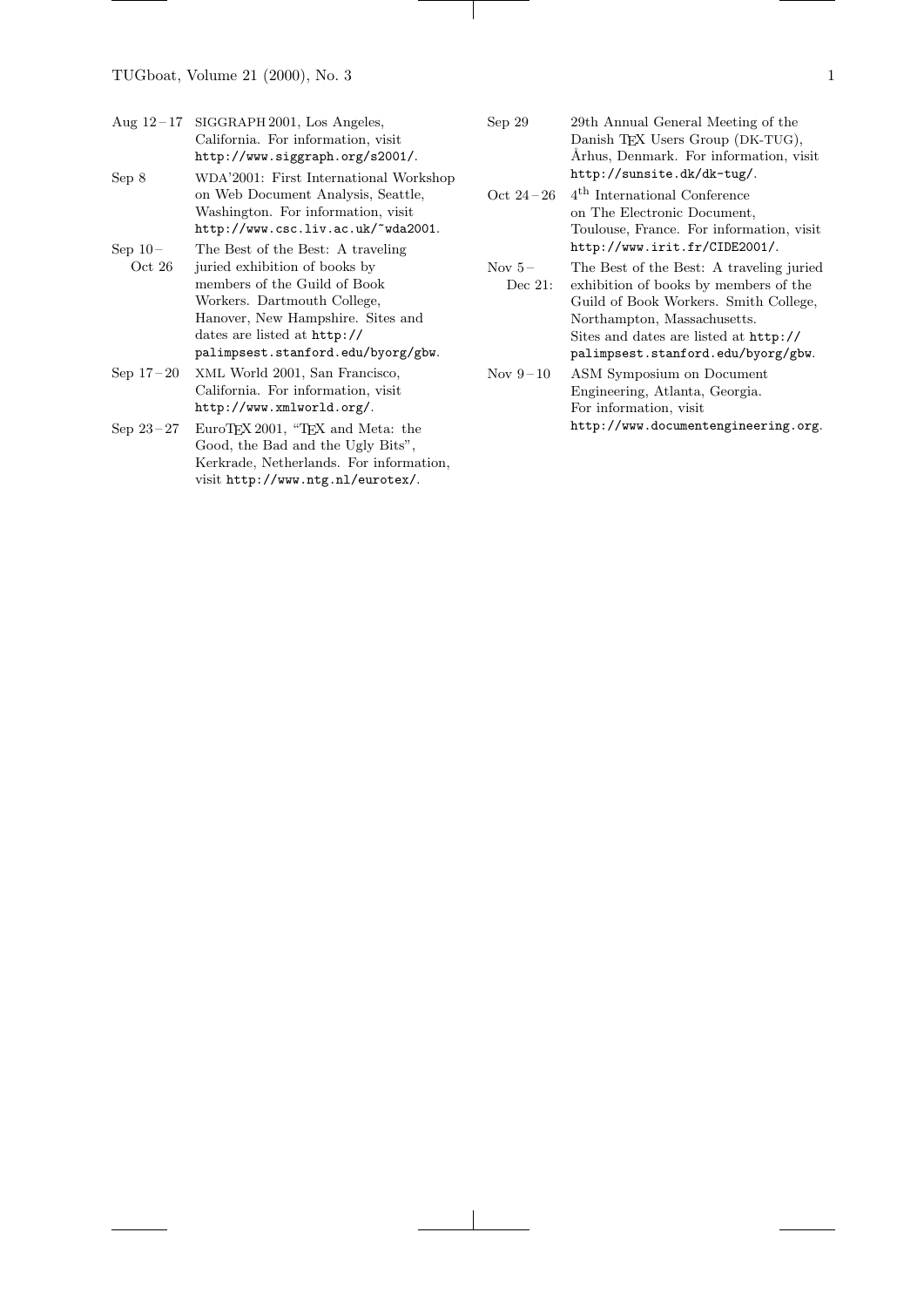# Institutional Members

American Mathematical Society, Providence, Rhode Island

Center for Computing Services, Bowie, Maryland

CNRS - IDRIS, Orsay, France

College of William & Mary, Department of Computer Science, Williamsburg, Virginia

CSTUG, Praha, Czech Republic

Florida State University, Supercomputer Computations Research, Tallahassee, Florida

Hong Kong University of Science and Technology, Department of Computer Science, Hong Kong, China

IBM Corporation, T J Watson Research Center, Yorktown, New York

ICC Corporation, Portland, Oregon

Institute for Advanced Study, Princeton, New Jersey

Institute for Defense Analyses, Center for Communications Research, Princeton, New Jersey Iowa State University, Computation Center, Ames, Iowa

Kluwer Academic Publishers, Dordrecht, The Netherlands

KTH Royal Institute of Technology, Stockholm, Sweden

Marquette University, Department of Mathematics, Statistics and Computer Science, Milwaukee, Wisconsin

Masaryk University, Faculty of Informatics, Brno, Czechoslovakia

Max Planck Institut für Mathematik. Bonn, Germany

National Institute for Child & Human Development, Bethesda, Maryland

New York University, Academic Computing Facility, New York, New York

Princeton University, Department of Mathematics, Princeton, New Jersey

Space Telescope Science Institute, Baltimore, Maryland

Springer-Verlag Heidelberg, Heidelberg, Germany

Springer-Verlag New York, Inc., New York, New York

Stanford Linear Accelerator Center (SLAC), Stanford, California

Stanford University, Computer Science Department, Stanford, California

Stockholm University, Department of Mathematics, Stockholm, Sweden

University of Canterbury, Computer Services Centre, Christchurch, New Zealand

University College, Cork, Computer Centre, Cork, Ireland

University of Delaware, Computing and Network Services, Newark, Delaware

Universität Koblenz-Landau, Fachbereich Informatik, Koblenz, Germany

University of Oslo, Institute of Informatics, Blindern, Oslo, Norway

Università degli Studi di Trieste, Trieste, Italy

Vanderbilt University, Nashville, Tennessee

Vrije Universiteit, Amsterdam, The Netherlands